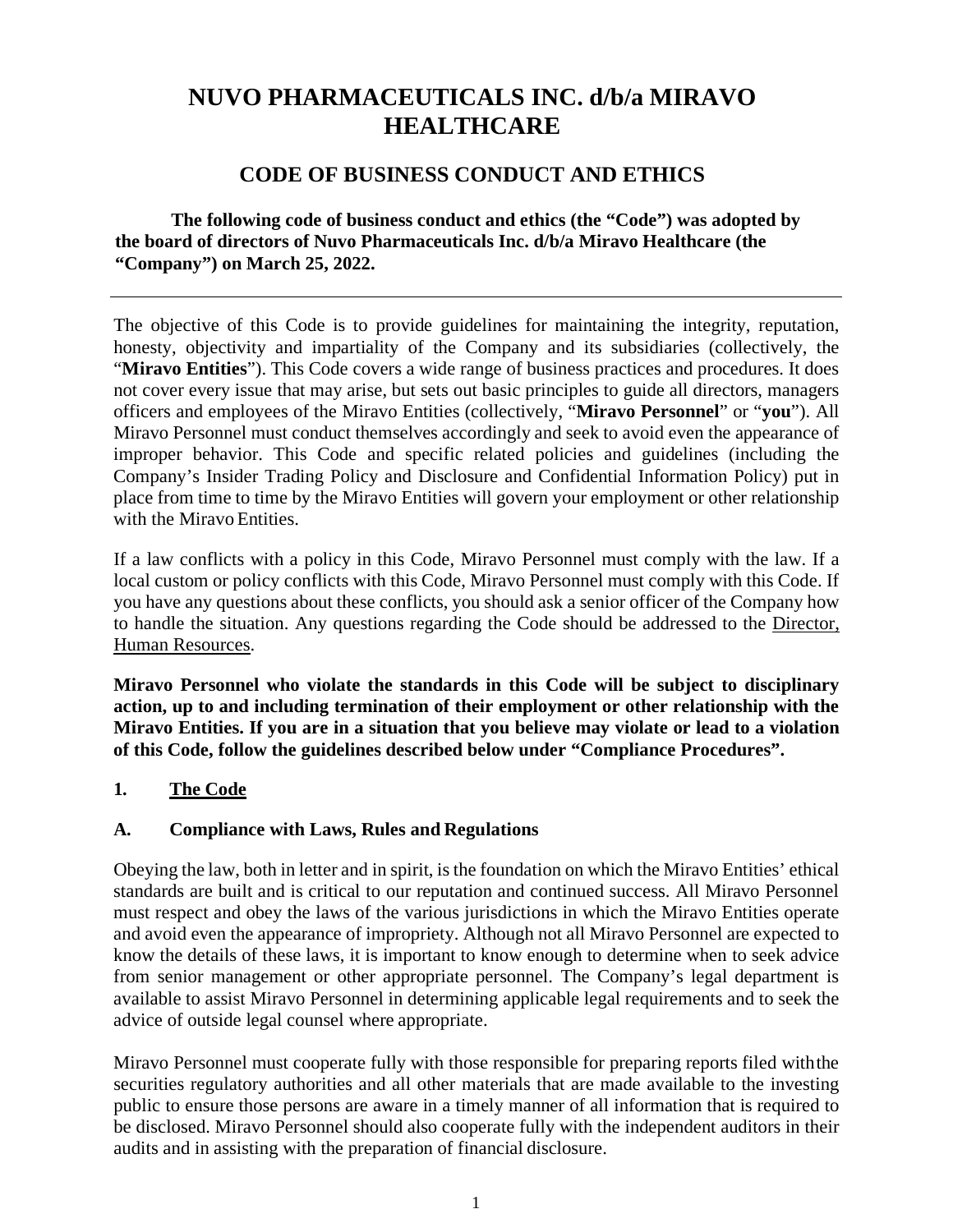## **B. Conflicts of Interest**

Miravo Personnel are required to act with honesty and integrity and to avoid or fully disclose any interest, relationship or activity that may be harmful or detrimental to the Company's best interests or that may give rise to real, potential or the appearance of a conflict of interest with the interests of any of the Miravo Entities.

A "**conflict of interest**" exists when a person's private interests interfere, or appear to interfere, in any way from the interests of the Company. A conflict of interest can arise when Miravo Personnel take actions or have interests that may make it difficult for them to perform their work for the Company objectively and effectively. Conflicts of interest also may arise when Miravo Personnel or members of their families receive improper personal benefits as a result of their positions with a Miravo Entity or when Miravo Personnel, members of their family or entities they are associated with enter into transactions or conduct business with Miravo Entities.

Conflicts of interest are prohibited as a matter of policy, except as may be approved as described below. Conflicts of interest may not always be clear-cut. Persons other than directors and executive officers who have questions about a potential conflict of interest or who become aware of an actual or potential conflict should discuss the matter with, and seek a determination and prior authorization or approval from, their supervisor or the Company's Chief Financial Officer. A supervisor may not authorize or approve conflict of interest matters or make determinations as to whether a problematic conflict of interest exists without first providing the Company's Chief Financial Officer with a written description of the activity and seeking the Chief Financial Officer's written approval. If the supervisor is involved in the potential or actual conflict, the matter should instead be discussed directly with the Company's Chief Financial Officer. Directors and executive officers must seek determinations and prior authorizations or approvals of potential conflicts of interest exclusively from the Company's board of directors.

# **C. Confidentiality**

Miravo Personnel must maintain the confidentialityof confidential information entrusted to them by any Miravo Entity and persons with whom the Miravo Entities do business, except when disclosure is authorized under the Disclosure and Confidential Information Policy or required by laws or regulations. Confidential information includes all non-public information that might be of use to competitors or harmful to any Miravo Entity or the person to whom it relates if disclosed. The obligation to preserve the confidentiality of confidential information continues even after Miravo Personnel cease to have a relationship with the Miravo Entities.

Miravo Personnel who have access to confidential information are not permitted to use or share that information for trading purposes or for any other purpose except the conduct of the Miravo Entities' business. All Miravo Personnel should read and abide by the Company's Disclosure and Confidential Information Policy.

# **D. Corporate Opportunities**

Miravo Personnel are prohibited from taking for themselves personally opportunities that are discovered through the use of corporate property, information or positions without the consent of the board of directors and from using corporate property, information or positions for improper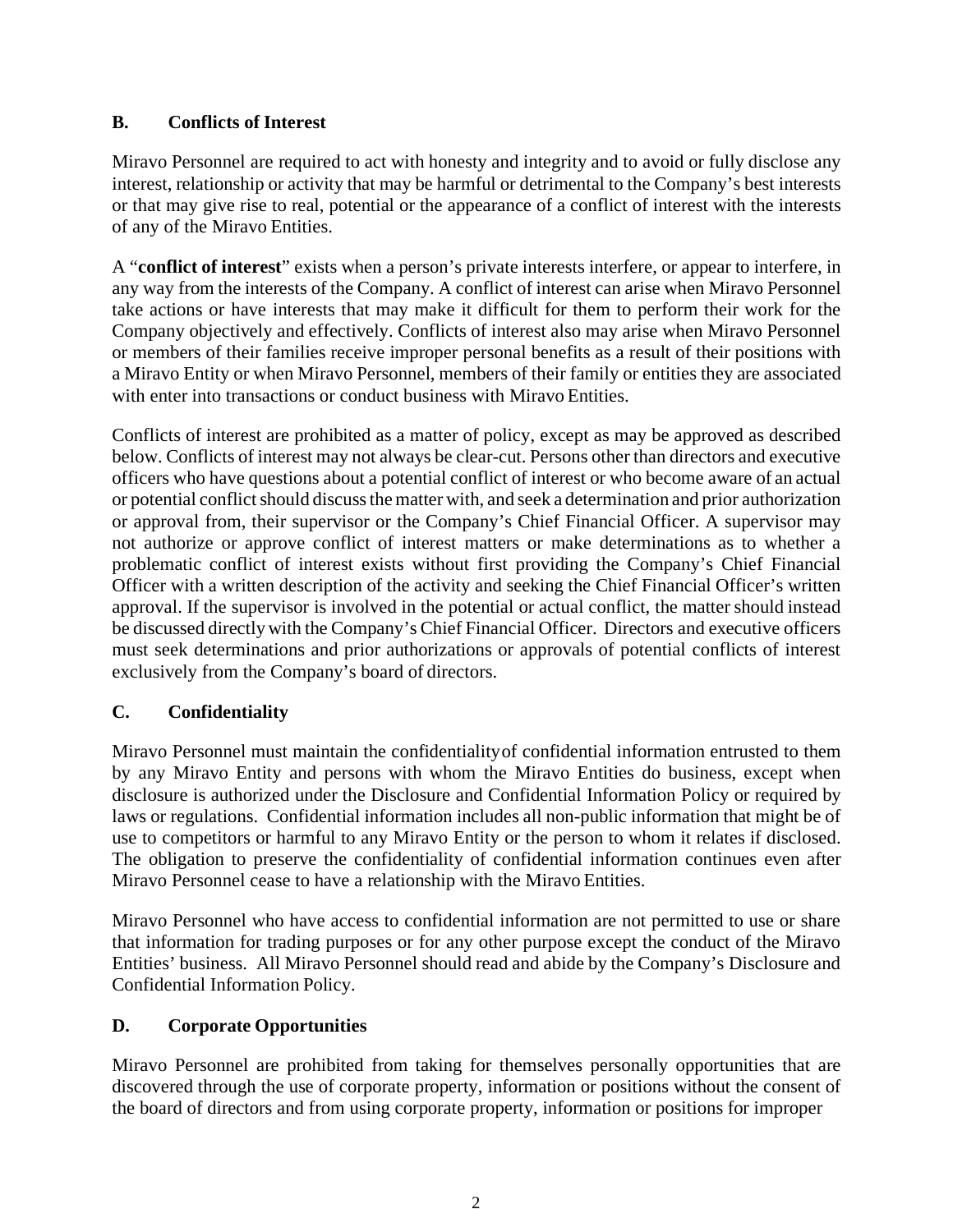personal gain. No Miravo Personnel may compete with any of the Miravo Entities directly or indirectly. Miravo Personnel owe a duty to each Miravo Entity to advance its legitimate interests when the opportunity to do so arises.

## **E. Directorships**

Officers or directors of Miravo shall not act as a director or officer of any other corporation without prior disclosure to the Miravo Board of Directors. Employees who are not officers or directors shall not act as a director or officer of any other Corporation without prior disclosure to and approval of the President and Chief Executive Officer. However, prior approval is not required to serve on boards of charities or non-profit organizations or in private family businesses that have no relation to the Company and its businesses.

## **F. Protection and Proper Use of Miravo Entity Assets**

All Miravo Personnel should endeavor to protect Miravo Entity assets and ensure their efficient use. Theft, carelessness and waste have a direct impact on the profitability of the Miravo Entities. Any suspected incident of fraud or theft should be reported immediately in accordance with the Company's Whistleblower Policy or to the Company's Chief Financial Officer forinvestigation.

The obligation of Miravo Personnel to protect the assets of the Miravo Entities includes the Miravo Entities' proprietary information. Proprietary information includes any information that is not known generally to the public or would be helpful to competitors of any of the Miravo Entities. Examples of proprietary information include intellectual property (such as trade secrets, patents, trademarks and copyrights), product registration dossiers and supporting documentation, business, marketing and service plans, designs, databases, salary information and any unpublished financial data and reports. Unauthorized use or distribution of this information would violate Miravo Entity policy and could be illegal and result in civil or criminal penalties.

The obligation to preserve the confidentiality of proprietary information continues even after Miravo Personnel cease to have a relationship with any of the Miravo Entities.

Miravo Entity assets may never be used for illegal purposes.

# **G. Information Protection**

The Miravo Entities have physical and electronic safeguards in place to protect their information and all personal and confidential information entrusted to them. Miravo Personnel should use these safeguards to minimize the risk of unauthorized or accidental disclosure of such information. Unauthorized collection, use or disclosure of personal or confidential information can harm the Miravo Entities and their stakeholders and damage the trust that has been built. Breaches can be verbal, written or electronic and can be caused by error or malicious intent. If you become aware of a potential privacy, confidentiality or information security breach, you must promptly reportit to your supervisor or the Company's Privacy Officer.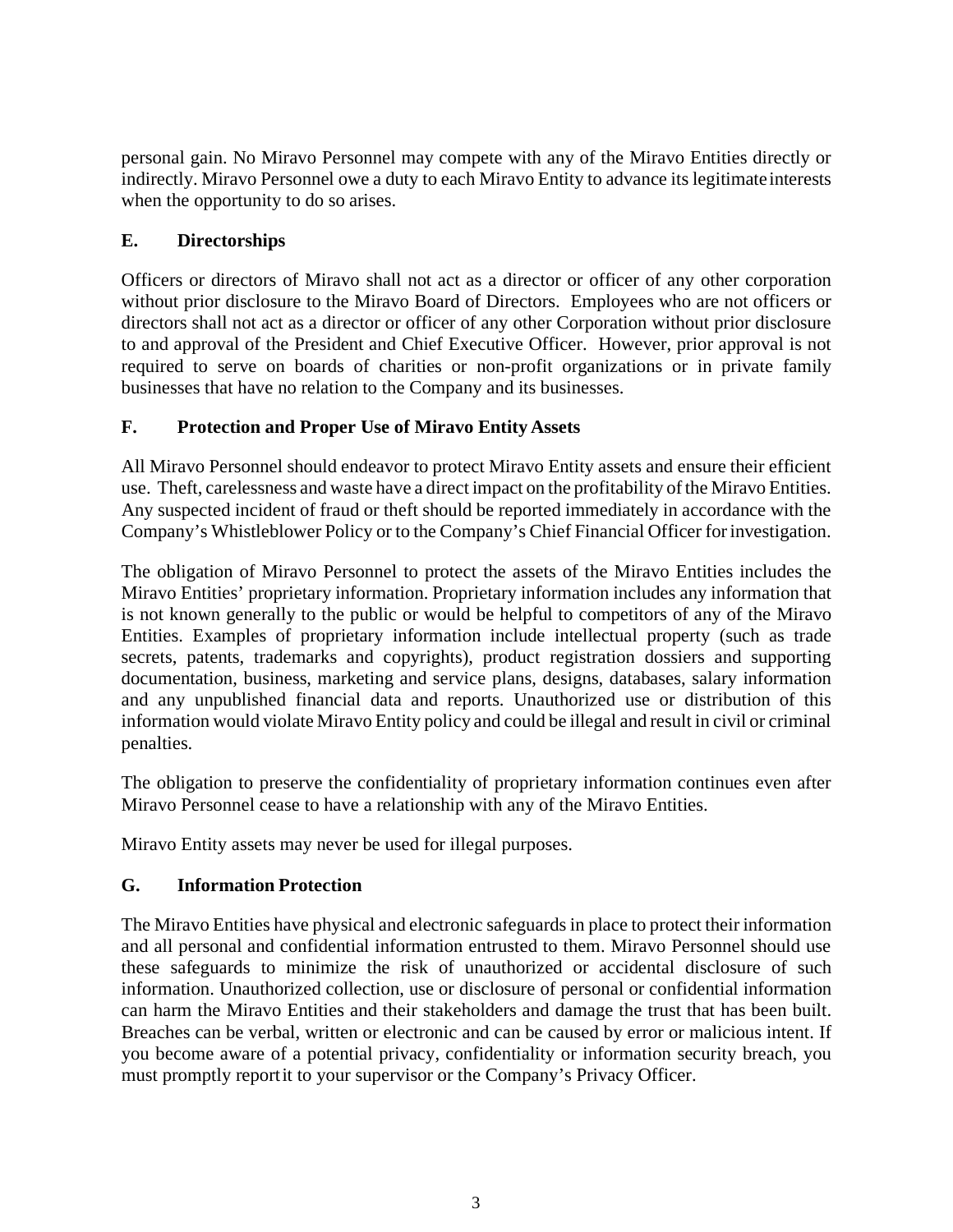## **H. Competition and Fair Dealing**

The Miravo Entities seek to excel and to outperform any competitors fairly and honestly through superior performance and not through unethical or illegal business practices. Taking proprietary information without the owner's consent, inducing disclosure of that information by past or present employees of other competitors or using that information is prohibited. Miravo Personnel should respect the rights of, and deal fairly with, the Miravo Entities' competitors and persons with whom the Miravo Entities have a business relationship. No Miravo Personnel should take unfair advantage of anyone through illegal conduct, manipulation, concealment, abuse of proprietary information, misrepresentation of material facts or any other intentional unfair- dealing practice. Nor should any Miravo Personnel act in a manner that may be anticompetitive under anti-trust laws. The Company's Chief Financial Officer is available to assist Miravo Personnel in determining the application of those laws and to seek the advice of legal counsel where appropriate.

## **I. Gifts and Entertainment**

Business gifts and entertainment are customary courtesies designed to build goodwill and constructive relationships among business partners. These courtesies may include such things as meals and beverages, tickets to sporting or cultural events, discounts not available to the general public, accommodation and other merchandise or services. In some cultures, they play an important role in business relationships. However, a problem may arise when these courtesies compromise, or appear to compromise, a Miravo Entity's ability to make fair and objective business decisions or to gain an unfair advantage.

Offering or receiving any gift, gratuity or entertainment that might be perceived to unfairly influence a business relationship should be avoided. These guidelines apply at all times and do not change during traditional gift-giving seasons.

No gift or entertainment should ever be offered, given, provided, authorized or accepted by any Miravo Personnel or their family members unless it is not a cash gift, is consistent with customary business practices, is not excessive in value, cannot be construed as a bribe or payoff and does not violate any laws. If a disinterested third party would be likely to believe that the gift affected your judgment, then it must not be offered, given, provided, authorized or accepted. All business dealings must be on arm's-length terms and free from any favourable treatment resulting from the personal interests of Miravo Personnel.

Strict rules apply when a Miravo Entity does business with governmental agencies and officials (as discussed in more detail below). Miravo Personnel should discuss with their supervisor or department head any gifts or proposed gifts about which they have any questions.

#### **J. Payments to Government Personnel**

All Miravo Personnel must comply with all laws prohibiting improper payments to domestic and foreign officials. Other governments have laws regarding business gifts that may be accepted by government personnel. The promise, offer or delivery to an official or employee of various governments of a gift, favour or other gratuity in violation of these laws would not only violate the Miravo Entities' policies but could also be a criminal offence. Illegal payments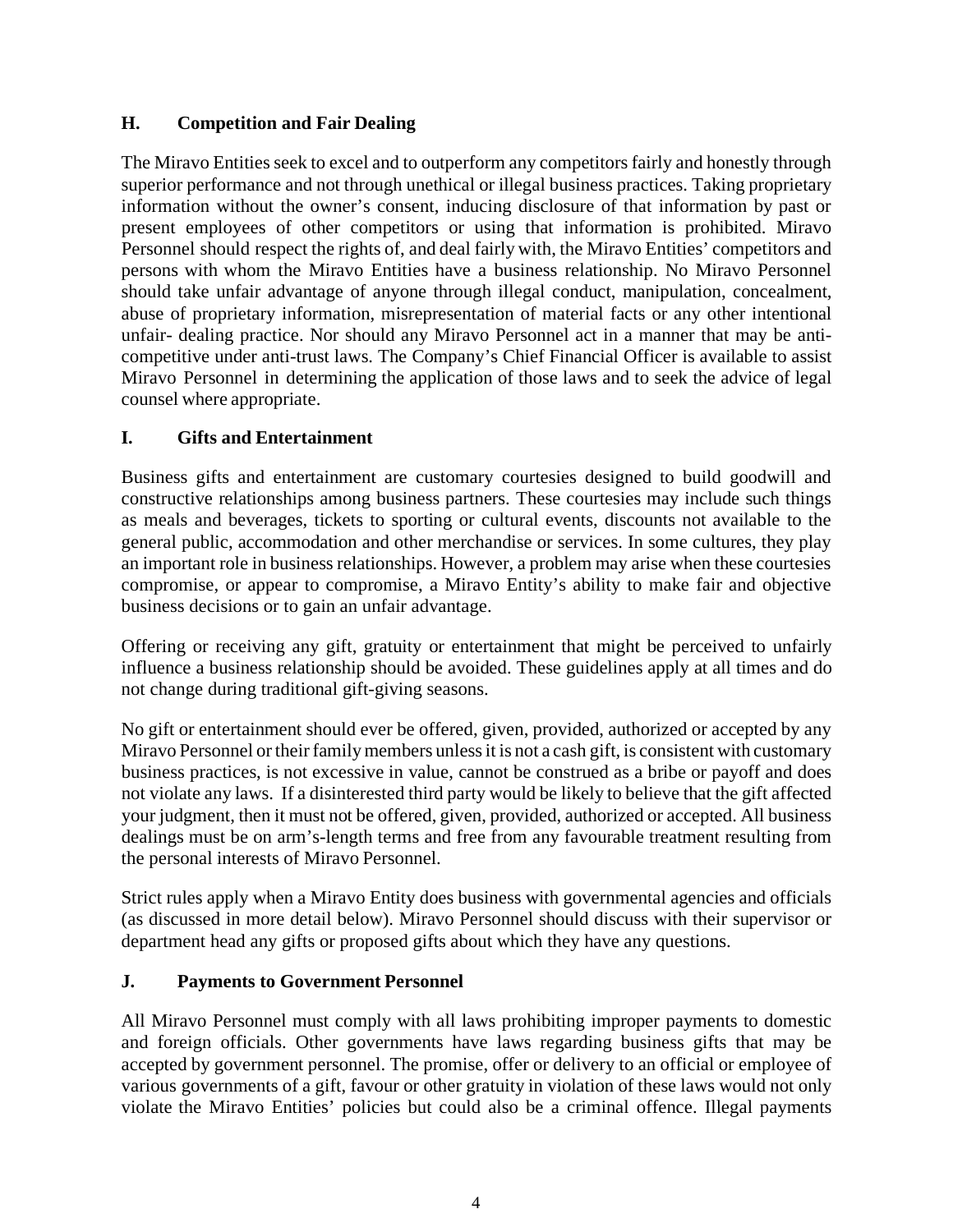should not be made to government officials of any country. The Company's Vice President and Chief Financial Officer can provide guidance to Miravo Personnel in this area and seek the advice of legal counsel where appropriate.

# **K. Lobbying**

Any contact with government personnel for the purpose of influencing legislation or rule making, including such activity in connection with marketing or procurement matters, is considered lobbying. You are responsible for knowing and adhering to all relevant lobbying laws and associated gift laws, if applicable and for compliance with all reporting requirements. You must obtain the prior approval of the secretary to lobby or authorize anyone else (for example, a consultant or agent) to lobby on behalf of any Miravo Entity, except when lobbying involves only normal marketing activities and not influencing legislation or rule making.

# **L. Discrimination and Harassment**

The Miravo Entities are committed to providing a workplace free of harassment, violence and discrimination. Miravo Personnel are expected to foster a respectful work environment that adheres to the requirements of applicable human rights law and related workplace legislation. The Miravo Entities will not tolerate acts of discrimination based on age, ancestry, colour, race, citizenship, ethnic origin, creed, disability, family status, marital status, gender, sex, sexual orientation or any other ground of discrimination prohibited by law. Miravo Personnel are encouraged to speak with their supervisor or Human Resources when a co-worker's conduct makes them uncomfortable and to report harassment when it occurs.

# **M. Health and Safety**

The Miravo Entities strive to provide all Miravo Personnel with a safe and healthy work environment. All Miravo Personnel have responsibility for maintaining a safe and healthy workplace by following safety and health rules and practices and reporting accidents, injuries and unsafe equipment, practices or conditions to a supervisor or department head. Being under the influence, and the possession, of illegal drugs in the workplace will not be tolerated. Miravo Personnel should report to work in condition to perform their duties, free from the influence of illegal drugs or alcohol.

# **N. Accuracy of Records and Reporting**

Maintaining information and records accurately and completely is vital to the success of the Miravo Entities. A record is defined as a book, document, or any other data, regardless of the type or form. A record may be written or electronic, including emails. Records may contain financial, medical, or operational data. All Miravo Personnel are obligated to accurately and truthfully document their work and to not make false or misleading oral or written statements about it. The Miravo Entities will not take any action to manipulate, mislead, coerce, or inappropriately influence any independent auditor engaged in an audit of financial statements.

When preparing source documents for financial transactions, it is important for Miravo Personnel to provide accurate information so that costs can be allocated to the appropriate service. No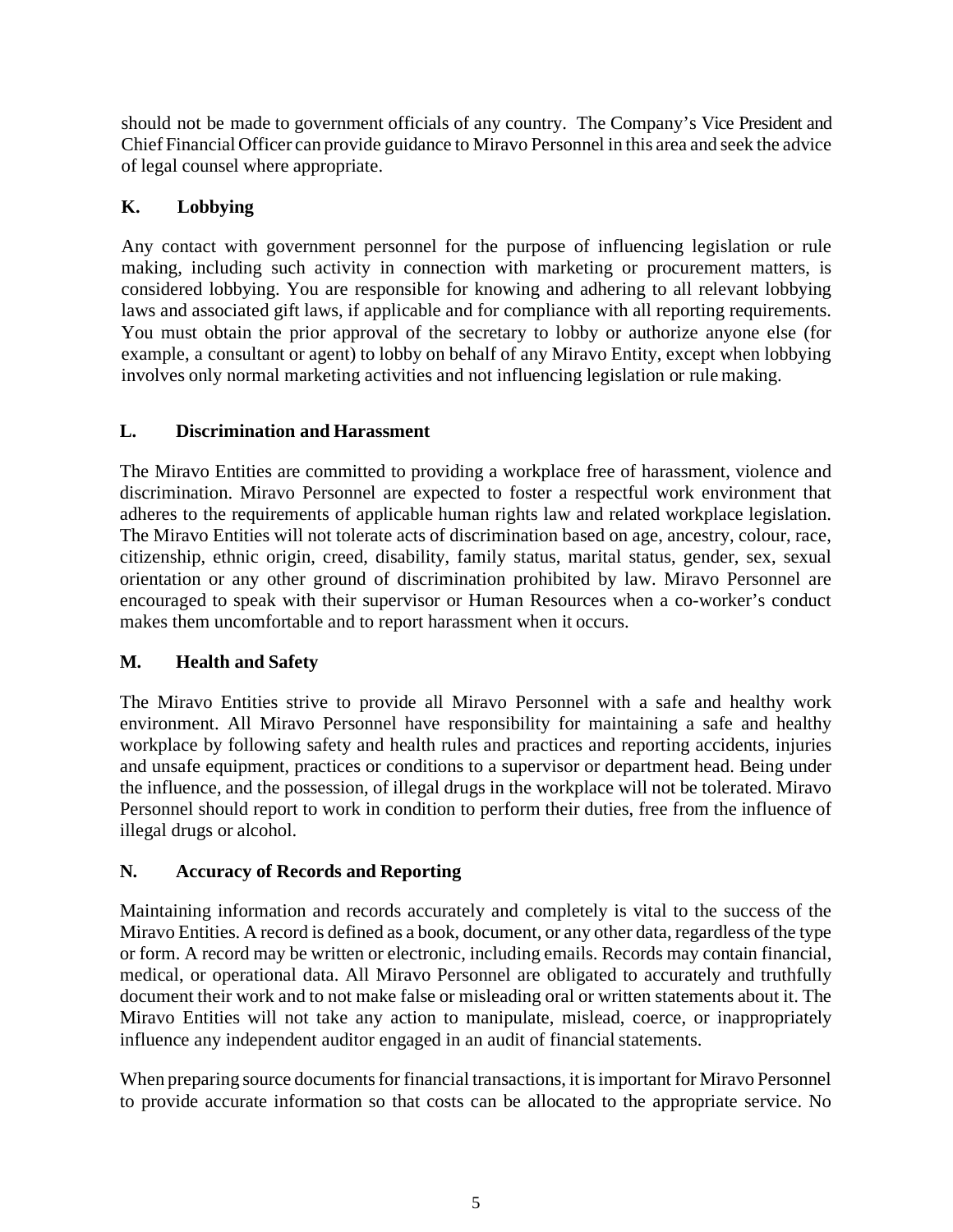payment may be approved or made with the intention or understanding that any part of the payment is to be used for a purpose other than the business of a Miravo Entity. Failure to maintain accurate books and records may expose Miravo Personnel, and the Miravo Entities, to significant fines, as well as civil and criminal penalties.

The accounting records of the Miravo Entities are also relied upon to produce reports for the Miravo Entities' management, shareholders and creditors, as well as for governmental agencies. In particular, the Company relies upon accounting and other business and corporate records of Miravo Personnel in preparing the periodic and current reports that are filed with Canadian regulatory authorities, including the Ontario Securities Commission ("**OSC**"). Securities laws require that these reports provide full, fair, accurate, timely and understandable disclosure and fairly present the Company's financial condition and results of operations.Miravo Personnel must strive to ensure that the financial disclosure of the Company is accurate and transparent and that the reports contain all of the information that would be important to enable shareholders and potential investors to assess the soundness and risks of the Company's business and finances and the quality and integrity of the Company's accounting and disclosures.

#### In addition:

- Miravo Personnel may not take or authorize any action that would intentionally cause the Company's financial records or financial disclosure to fail to comply with generally accepted accounting principles, the rules and regulations of the OSC or other applicable laws, rules and regulations;
- Miravo Personnel must cooperate fully with the Company's finance and accounting department, as well as the Company's independent public accountants and counsel, respond to their questions with candor and provide them with complete and accurate information to help ensure that the Company's books and records, as well as the reports filed with the OSC, are accurate and complete;
- Miravo Personnel must not knowingly make (or cause or encourage any other person to make) any false or misleading statement in any of the Company's reports filed with Canadian regulatory authorities, including the OSC, or knowingly omit (or cause or encourage any other person to omit) any information necessary to make the disclosure in any of the Company's reports accurate in all material respects. Keeping accurate books and records and retaining them for retrieval is an important part of the Company's daily business. It is a criminal offense to destroy records that are subject to a subpoena or government investigation. Records must be maintained in accordance with the Company's records retention guidelines, and must not be destroyed before the prescribed retention period has expired or until threatened or pending litigation or government investigations are concluded. If you have a question about the records retention guidelines, seek assistance from the Company's Vice President, Secretary & General Counsel before taking any action;
- If business expense accounts are utilized by Miravo Personnel, such expenses must be documented and recorded accurately in accordance with the Company's internal policies relating to travel and other expenses. If Miravo Personnel are not sure whether a certain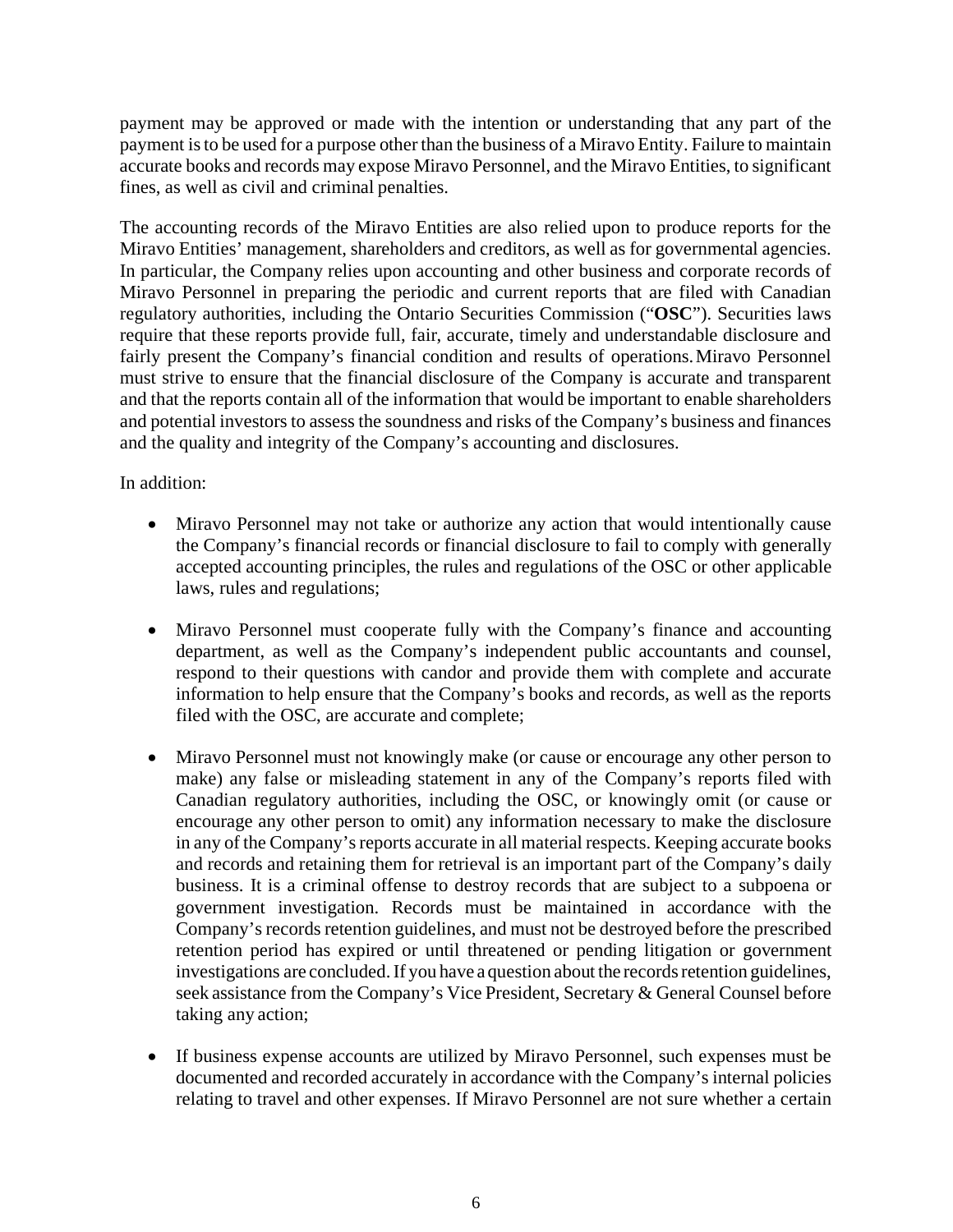expense is legitimate, a supervisor or department head can provide advice. General rules and guidelines are available from the Company's Vice President and Chief Financial Officer; and

• Business records and communications often become public through legal or regulatory proceedings or the media. Miravo Personnel should avoid exaggeration, derogatory remarks, guesswork or inappropriate characterizations that can be misunderstood. This requirement applies equally to communications of all kinds, including e-mail, informal notes, internal memos and formal reports.

## **O. Social Media**

Postings and communications made through social media are, or can become, public and they may be difficult or impossible to rescind. Miravo Personnel must consider the potential impact their personal posts may have on any of the Miravo Entities' reputation, and be guided by the standards set out in this Code. While social media can be used to create greater awareness and promote Company's brand, it is not an appropriate venue for Miravo Personnel to express concerns about the Miravo Entities or their stakeholders, clients, colleagues or competition. If Miravo Personnel have concerns, they should speak to the Company's Manager, Human Resources.

## **P. Use of E-mail and Internet Services**

E-mail and internet services are provided to assist Miravo Personnel in carrying out their work. Incidental and occasional personal use is permitted, but never for personal gain or any improper purpose (including, without limitation, for any illegal activity, cyber-bullying and spam). Miravo Personnel may not access, send or download any information that could be insulting or offensive to another person, such as sexually explicit messages, cartoons, jokes, unwelcome propositions, derogatory messages based on racial or ethnic characteristics, or any other message that could reasonably be viewed as harassment. Flooding Miravo Entities' system with junk and trivial information hampers the ability of the system to handle legitimate business and is prohibited.

Messages (including voice-mail) and computer information sent, received or created by Miravo Personnel are considered property of Miravo Entities and Miravo Personnel should recognize that these messages and information are not "private". Unless prohibited by law, Miravo Entities reserve the right to access and disclose those messages and information as necessary for business purposes. Miravo Personnel should use good judgment and not access, send messages or store any information that they would not want to be seen or heard by others.

# **2. Waivers of the Code**

Any waiver of this Code for directors or officers may be made only by the directors (or a committee of the board of directors of the Company to whom that authority has been delegated) and will be promptly disclosed as required by law or stock exchange regulation.